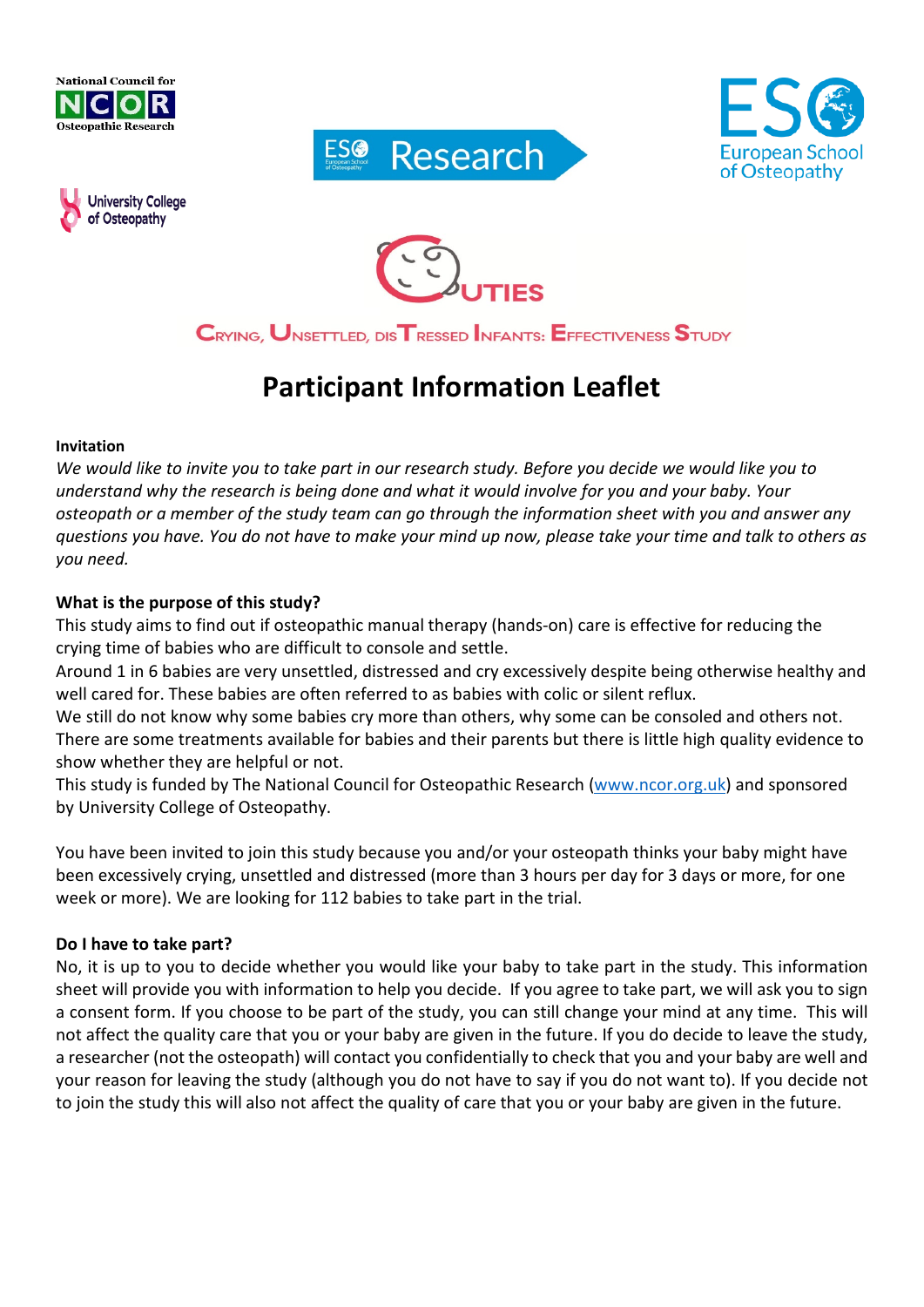# **What will happen to me and my baby if we take part?**

Your baby will receive a minimum of 1 and a maximum of 4 treatment sessions lasting approximately 30-45 minutes per treatment session.

Every baby will receive a health screening. Two different types of light touch techniques will be used in this study. Half of the babies in the CUTIES Study will receive Targeted Tension Release (TTR). This is light touch osteopathic treatment guided by the osteopath's examination applied to where the baby's tensions are perceived to be (usual osteopathic care). The other half will receive a Generic Tension Release (GTR) light touch which will be applied to pre-specified areas of your baby's body and not guided by the osteopath's examination or directed at any specific tissues. Babies in both groups will receive gentle light touch applied to the baby's head, shoulders, chest, tummy and/or base of their back. This design will help us test whether there is any difference between the two methods of light touch.

#### **What will I have to do?**

The study will involve you taking part over a 2-week period. You will be asked to complete a crying diary to record how many minutes your baby cries in each hour, 24 hours before your first appointment and afterwards for 14 days. This should take no longer than 5-10 minutes per day.

You will also be asked to fill in two questionnaires, one at the start of the study and one after 14 days, about your baby's health, your parenting confidence and your experience of the care provided*.* These questionnaires should take approximately 5 minutes to fill in.

Every parent/carer will be given advice and support from their osteopath.

If you decide to take part in the study with your baby, you would have to agree NOT to know which light touch your baby will receive. This is because we need to make sure that the results of the study are not affected by your own views about whether one treatment might have more effect than the other.

All treatment is given free of charge, we just ask you to fill in the questionnaires and the crying diary for us. Once this stage is complete you can ask your osteopath which treatment your baby received.

# **What are the possible disadvantages and risks of taking part?**

You will be asked to bring your baby to the osteopath up to a maximum of 4 times over a 2-week period, this will involve time and possible travel costs. During the treatment you will be with your baby at all times and should your baby get distressed you will be free to console and comfort your baby at any point.

We know from other research that reactions after treatment (also known as adverse events) are very rare for this type of gentle therapy given to babies.

All osteopaths in this study have previous experience of treating babies, they are all registered healthcare professionals who have been specially trained and selected to be involved in this study.

Osteopathy is a statutory regulated health profession, meaning that when you visit an osteopath you are afforded the same protection as you have when you visit your GP (General Osteopathic Council [www.osteopathy.org.uk\)](http://www.osteopathy.org.uk/).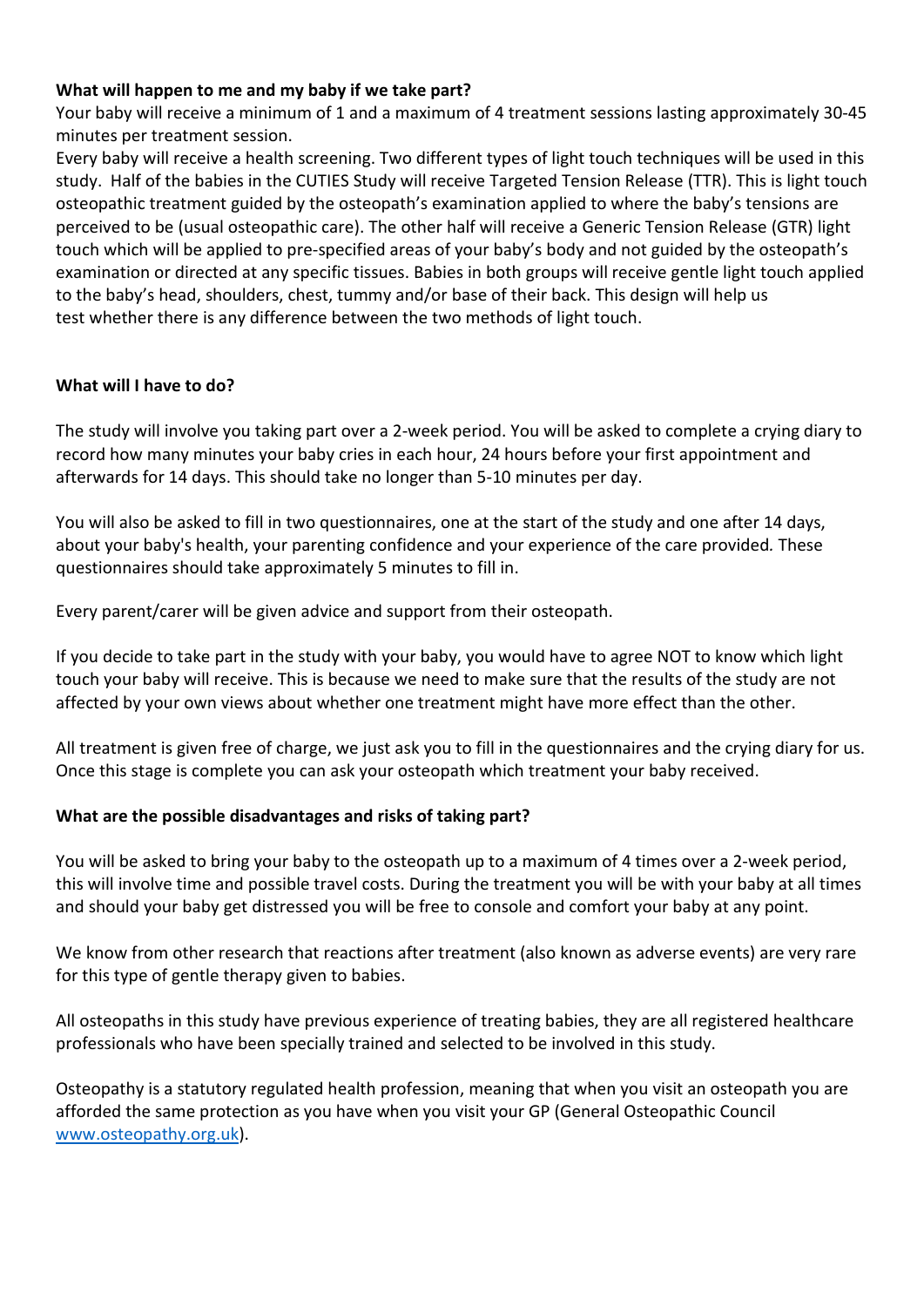## **What are the possible benefits of taking part?**

We appreciate that when babies are inconsolable it can be very difficult for parents. By being involved you will get help and support which is often not possible in an already overburdened health care system.

The aim of the study is to see if this treatment works, we do not know if it will help your baby directly, therefore the results of this study will, in the future, provide information to help parents make informed choices about the care of their babies and about services provided to new parents.

#### **Will my taking part in the study remain confidential?**

Yes, all the information you give to your osteopath and the study will remain confidential to your osteopath and the study team only.

When you join the study your baby will be given a unique identification number and all of the information you give us will be associated with the baby's number. Your names will not be used. This will protect your identities. Only your osteopath and some of the study team will know which baby is associated with which number.

# **What will happen to the information (data) collected about me and my baby?**

All of the information (data) you give us will be studied and analysed by treatment groups so individuals will not be identifiable. All data will be stored securely at the University College of Osteopathy and will be destroyed after 6 years.

# **What will happen to the results from the study?**

The data from both of the treatment groups will be compared to see which treatment is associated with a greater reduction in crying time. We can give you information about what we find in this study, you can contact your osteopath or the study team in May 2021. The results will also be published in medical journals and presented at medical conferences. You and your baby will not be identified in any of the information about the study.